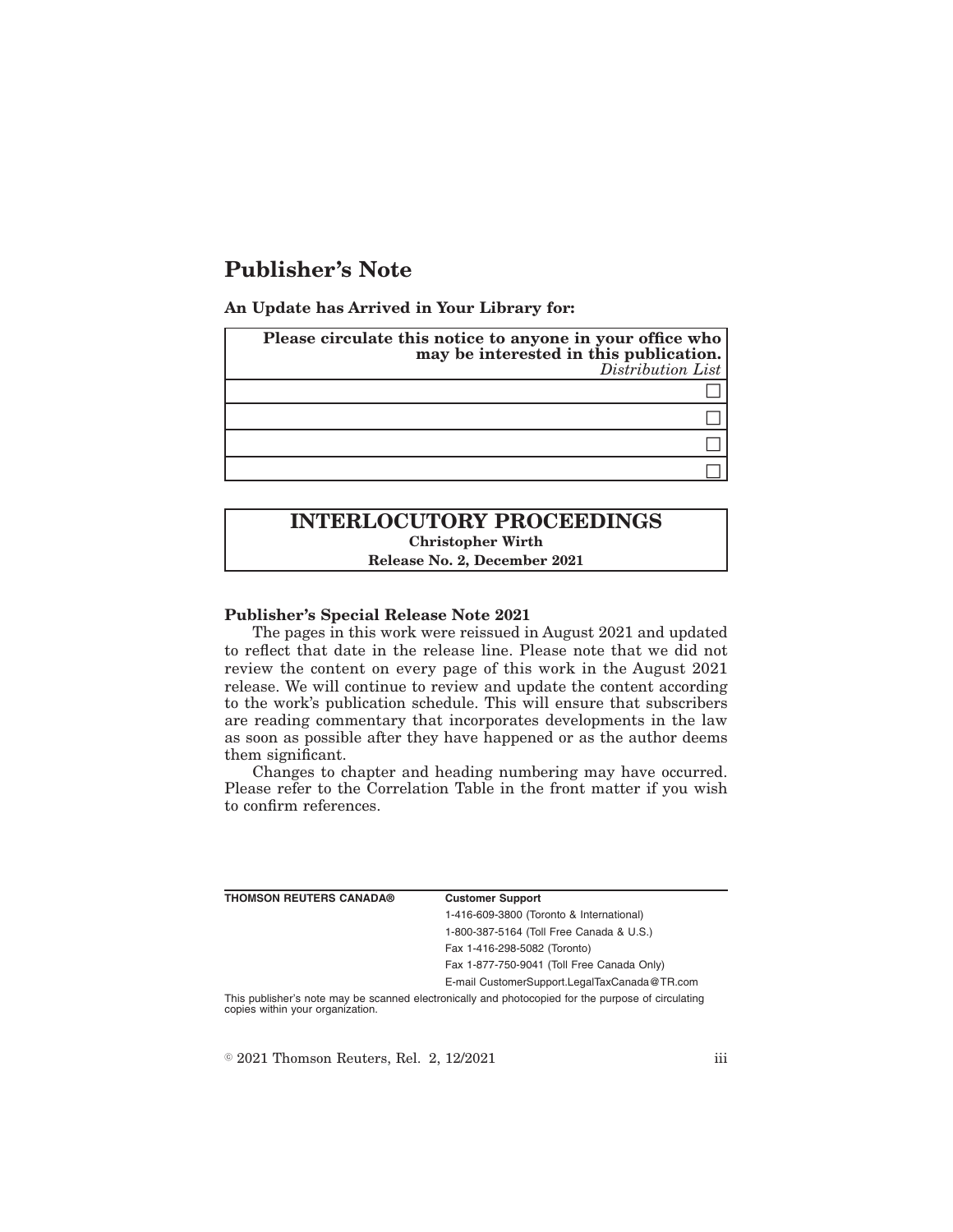This service details the various proceedings that may be used before trial explaining how to obtain the desired order so you can be one step ahead of the game. With this resource you will know how to: obtain the order; identify the proper test for granting the order in specific proceedings; enforce the order; identify the inherent risks; analyze the cost benefit considerations; and access the precedents you need to obtain the order. The service also covers motions to stay a proceeding, and discusses issues such as: when such a motion can be brought forward; statutory and regulatory provisions which govern such a motion; *forum non-conveniens*; how to determine whether a real and substantial connection exists and choice of law and venue.

#### **What's New in this Update:**

Based on new case law and legislative amendments, the author has updated commentary in the following chapters: Chapter 1 (General Injunctions), Chapter 4 (Motions to Stay Proceedings), Chapter 5 (Interventions), Chapter 11 (Summary Judgment) and Chapter 12 (Jury Notices).

**Chapter 4—Motions to Stay a Proceeding—Choice of Law/ Venue**—In circumstances where a Canadian subsidiary of an American parent company was sued in addition to the American parent, the fact that a forum selection clause in an agreement with the American parent would preclude an action against it in Ontario did not mean that this would create a multiplicity of proceedings whereby the American parent would be sued in the United States and the Canadian subsidiary in Ontario, as the plaintiff had no contract with the Canadian subsidiary and it could not resist the otherwise proper enforcement of a forum selection clause by suing what appeared to be an improper party and then arguing that it would create a multiplicity of proceedings to stay the action against the American parent company: see *Loan Away Inc. v. Facebook Canada Ltd.*, 2021 ONCA 432 (Ont. C.A.).

**Chapter 11—Summary Judgment—Evidence on the Motion—** In *Johnson v. Rajanna*, the Court of Appeal set aside an order granting summary judgment and dismissing an action which had occurred where the plaintiff had failed to deliver an expert report to support her dental malpractice claim, as the court permitted the plaintiff to file fresh evidence which included an expert report which the Court of Appeal concluded that had the motion judge had been aware of it when he faced the 77 year old self-represented party seeking compensation for injuries resulting from a dental procedure, the court would have concluded that it was in the interests of justice and appropriate to adjourn the motion to permit the plaintiff extra time to obtain the report. *Johnson v. Rajanna*, 2021 ONCA 453 (Ont. C.A.).

**Chapter 12—Jury Notices—Tactical and Procedural Considerations—** In *Rumney v. Nelson*, the court decided to conditionally